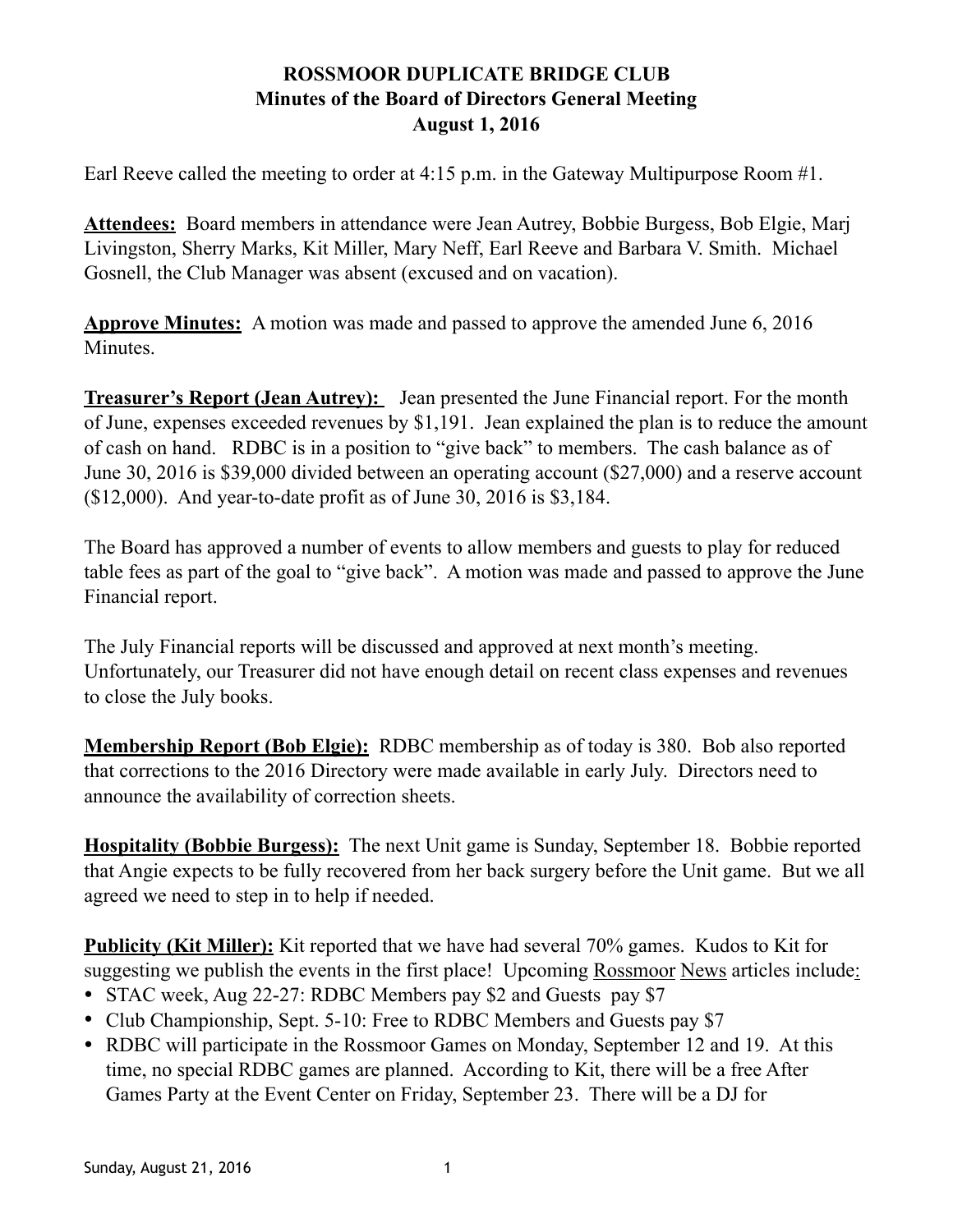music. They will have some snacks and minimal food for purchase (hotdog type stuff). Everyone may attend.

**Club Manager's Report (Earl Reeve for Michael who was on vacation):** We reviewed the Club Manager's written report and the action items. The report included the following items:

- **July 9 Board-a-Match Game**  This was a new event for RDBC. According to Michael, setting up the game was a similar effort to a Swiss Team event. He recommends we hold these events once or twice a year. The Board supported the recommendation.
- **New Computer:** The Club Manger recommends RDBC buy a new computer with more memory and faster speed to accommodate new ACBL software. Jean Autrey made a motion to allow the Club Manager to purchase such a computer not costing more than \$1000. The motion was seconded and passed unanimously. A second and separate topic was how to dispose of the older computer(s). Jean agreed to email Michael to clarify if we have one or two older computers. The Board supports the idea of selling the older computers to re-coup costs.
- **Education Program** Michael recommends a Fall class geared toward more experienced players to be taught by Ravi Bhalla. A motion was made by Jean Autrey to approve Michael's recommendation. The motion passed unanimously. Michael will contact Ravi. Michael will also provide Kit Miller with the class details so that she can publish the information.
	- Mary will email Michael to inquire about a second Fall class taught by Marvin Suchman, also proposed for more advanced players. To date, no detail has been provided.
	- Board members agreed to review the process for approving and implementing RDBC classes. The goal is to make the administrative steps like publicity, registration, and accounting run more smoothly. Kit needs about 6 weeks lead time to publicize classes in the Rossmoor News. Barbara needs to plan registration dates. Kit agreed to design a form for instructors to complete so that information is provided early and all steps are completed when the class starts. At next month's meeting, we will review the form with a goal toward improving the administrative side of the educational program.

**Old Business (Earl Reeve)** - Earl covered the following two topics:

**2016 Fall Sectional October 29 and 30** - Jean, Earl, and Addie met with Jackie Zayac to continue the planning for the Unit #499 Fall Sectional in the Event Center.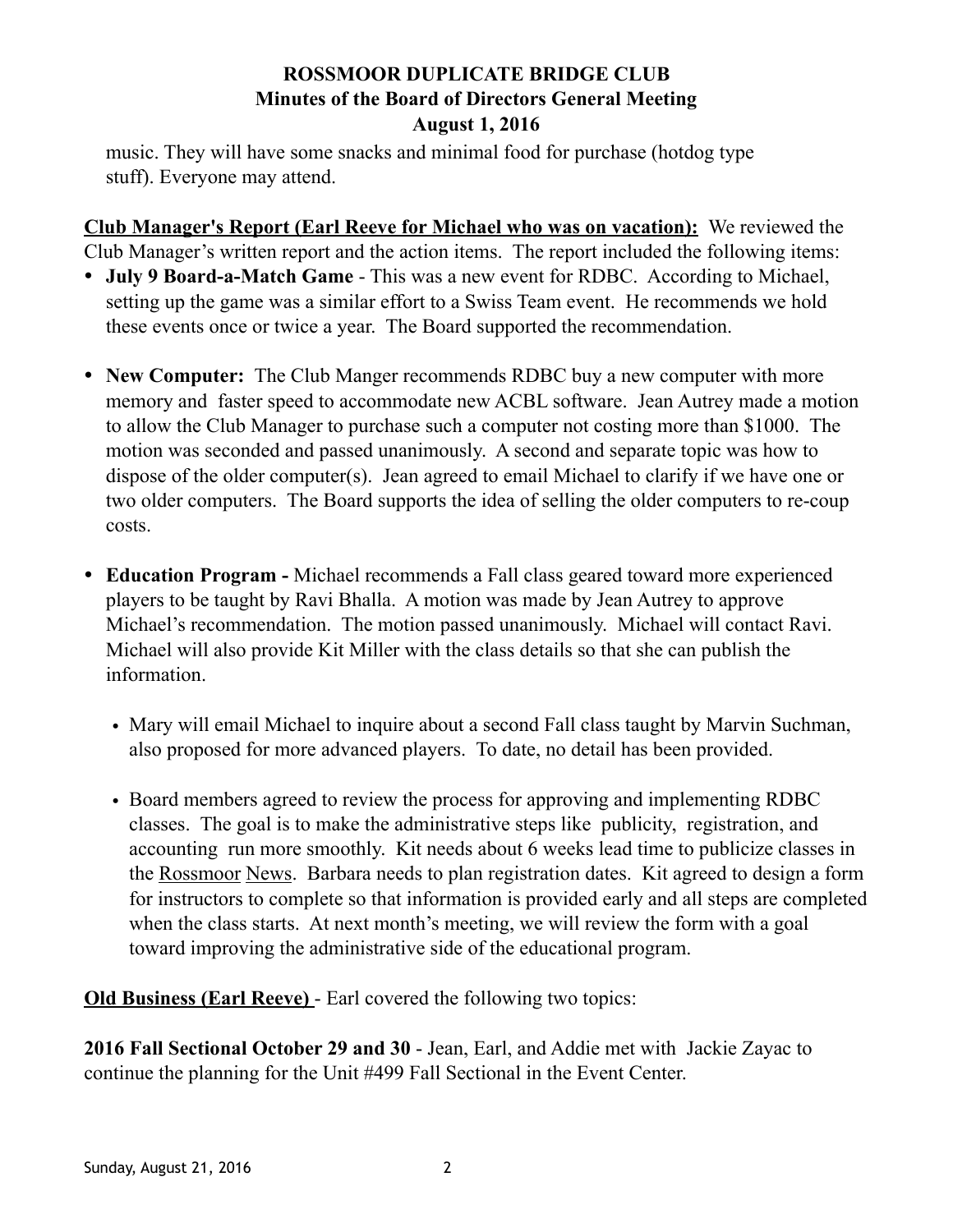Jean recommended the Board endorse the following proposal: RDBC cancel the usual Saturday club game in the Oak Room on the Saturday, October 29 of the Sectional. Instead, offer one \$3 free-play per day to RDBC members who participate in the Sectional. The free-plays will be provided "after the fact". The list of RDBC members who participate will come from the Unit reports on Sectional attendance. RDBC members may be awarded a maximum of two freeplays, one for participation on each day, worth a total of \$6. Sherry made a motion to endorse Jean's recommendation. The motion passed unanimously.

**2017 Room Reservations:** Earl met with Sara Runco, Rossmoor's Clubhouse Reservations Coordinator to ask about reserving the Oak Room and Event Center for 2017. The need for the Event Center is to host the 2017 Unit #499 Spring and Fall Sectionals. The Unit made the request, but there is no commitment at this point. A decision will be made after evaluating the success of the 2016 Fall Sectional on October 29 and 30.

Sara explained that Rossmoor is not yet ready to take 2017 room reservations. When they are ready, forms will be mailed to Earl. Sara said RDBC will be automatically assigned 2017 dates based on 2016 reservations.

Based on what Sara said, RDBC can expect to have reservations for the 2017 Fall Sectional. Requesting dates for the Spring Sectional on April 29 and 30 will take additional effort.

Earl will be out of town until August 20. Upon his return, he will look in his mail for the reservation forms

**New Business (Earl Reeve)** - We discussed the following 3 items:

**Psychic Bidding:** Past Board Members reported that RDBC had a policy against psychic bidding. No written record can be found of the policy. Kit contacted ACBL (Dan Plato and Dave Greene) to investigate the current ACBL rules. She summarized her findings: "A club is **not** allowed to bar psyching in a game because they are permissible under the Laws of Duplicate Bridge. The website listed below includes a document that discusses the policy regarding psyching along with rulings and FAQ's.

[http://www.acbl.org//clubs\\_page/club-administration/club-directors/rulings-faq/](http://www.acbl.org/clubs_page/club-administration/club-directors/rulings-faq/)

Board members agreed that RDBC will not have a policy barring psychic bidding. However, a note may be added to the 2017 RDBC Directory discouraging the use of psychic bidding.

Late Arrivals: Board members discussed several recent slow starts because of players arriving late. A motion was made and passed to implement a new policy on arrival times. The policy will

Sunday, August 21, 2016 3